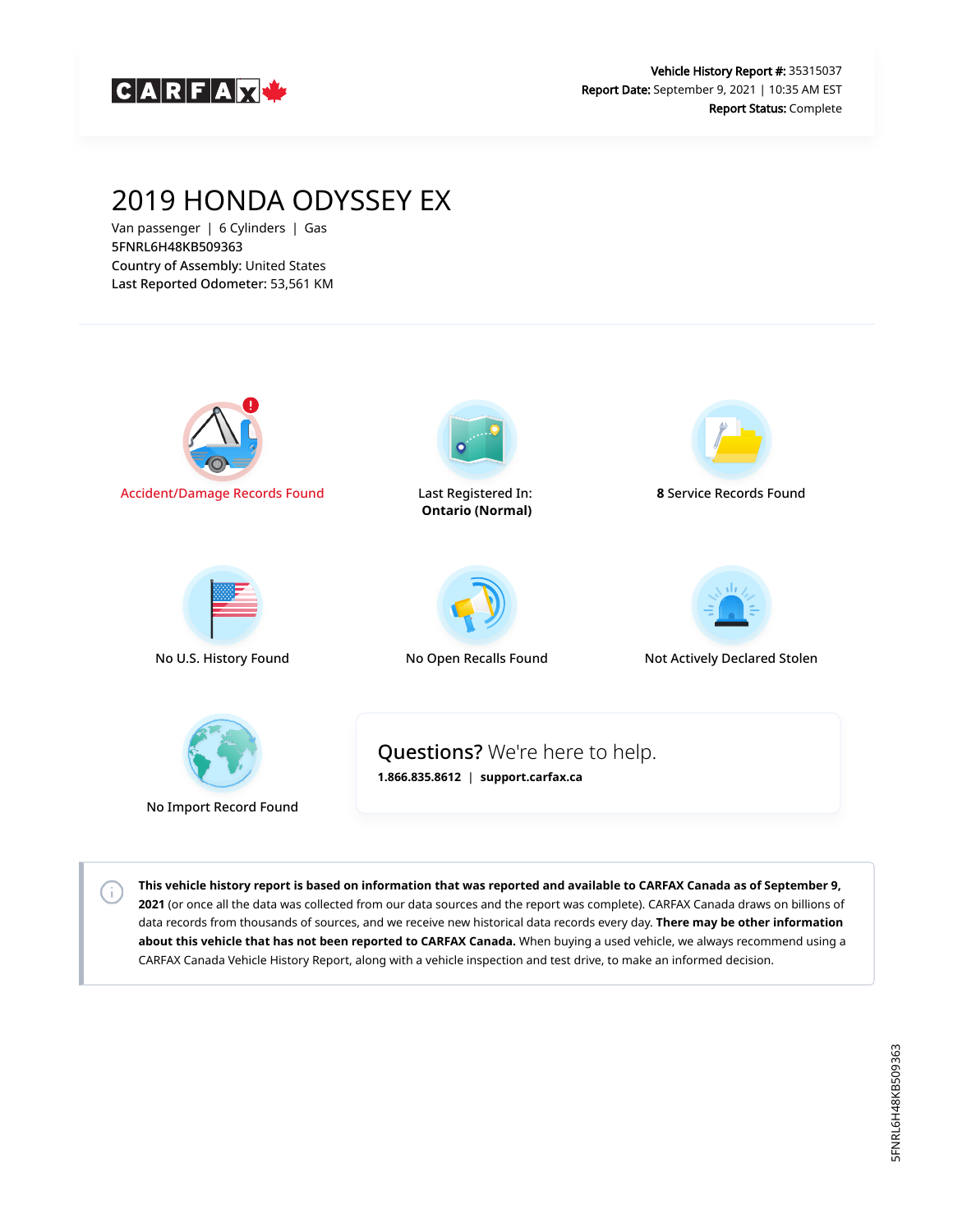## **Vehicle History Report**



# **ACCIDENTIFICATE**

| <b>INCIDENT DATE</b> | <b>DETAILS</b>                                                                                                                                                | <b>AMOUNT</b> |
|----------------------|---------------------------------------------------------------------------------------------------------------------------------------------------------------|---------------|
| <b>@</b> 2020 Sep 5  | Ontario, Canada                                                                                                                                               |               |
|                      | <b>Police Reported Accident:</b> Accident reported: minor damage<br>Vehicle involved in a rear-end collision<br>with another motor vehicle<br>Damage to front |               |

## Registration

 This vehicle has been registered in the province of **Ontario** in **Canada** with **Normal** branding. **We checked for:** Inspection Required, Normal, Non-repairable, Rebuilt, Salvage and Stolen.

#### Service Records

| <b>DATE</b> | <b>ODOMETER</b> | <b>SOURCE</b>                                   | <b>DETAILS</b>                                                                                                                                            |  |
|-------------|-----------------|-------------------------------------------------|-----------------------------------------------------------------------------------------------------------------------------------------------------------|--|
| 2019 Sep 23 | 21,548 KM       | Roadsport Honda<br>Scarborough, Ontario, Canada | <b>Vehicle serviced</b><br>Oil and filter changed<br>Drivability/performance checked<br>Front brake rotor(s) replaced                                     |  |
| 2020 May 12 | 35,245 KM       | Roadsport Honda<br>Scarborough, Ontario, Canada | <b>Vehicle serviced</b><br>Oil and filter changed<br>Four wheel alignment performed                                                                       |  |
| 2020 Nov 20 | 44,212 KM       | Roadsport Honda<br>Scarborough, Ontario, Canada | Vehicle serviced<br>Oil and filter changed<br><b>Tires rotated</b><br>Driveshaft checked<br><b>Brakes checked</b><br>Fluids checked                       |  |
| 2021 Mar 16 | 48,211 KM       | Roadsport Honda<br>Scarborough, Ontario, Canada | <b>Vehicle serviced</b><br>Two wheel alignment performed<br>Oil and filter changed<br>Four wheel alignment performed                                      |  |
| 2021 Jul 26 | 53,387 KM       | Roadsport Honda<br>Scarborough, Ontario, Canada | Vehicle serviced<br>Oil and filter changed<br>Tire condition and pressure checked                                                                         |  |
| 2021 Aug 9  | 53,561 KM       | Roadsport Honda<br>Scarborough, Ontario, Canada | <b>Vehicle serviced</b><br>Rear brake rotor(s) resurfaced<br>Safety inspection performed<br>Driveshaft checked<br><b>Brakes checked</b><br>Fluids checked |  |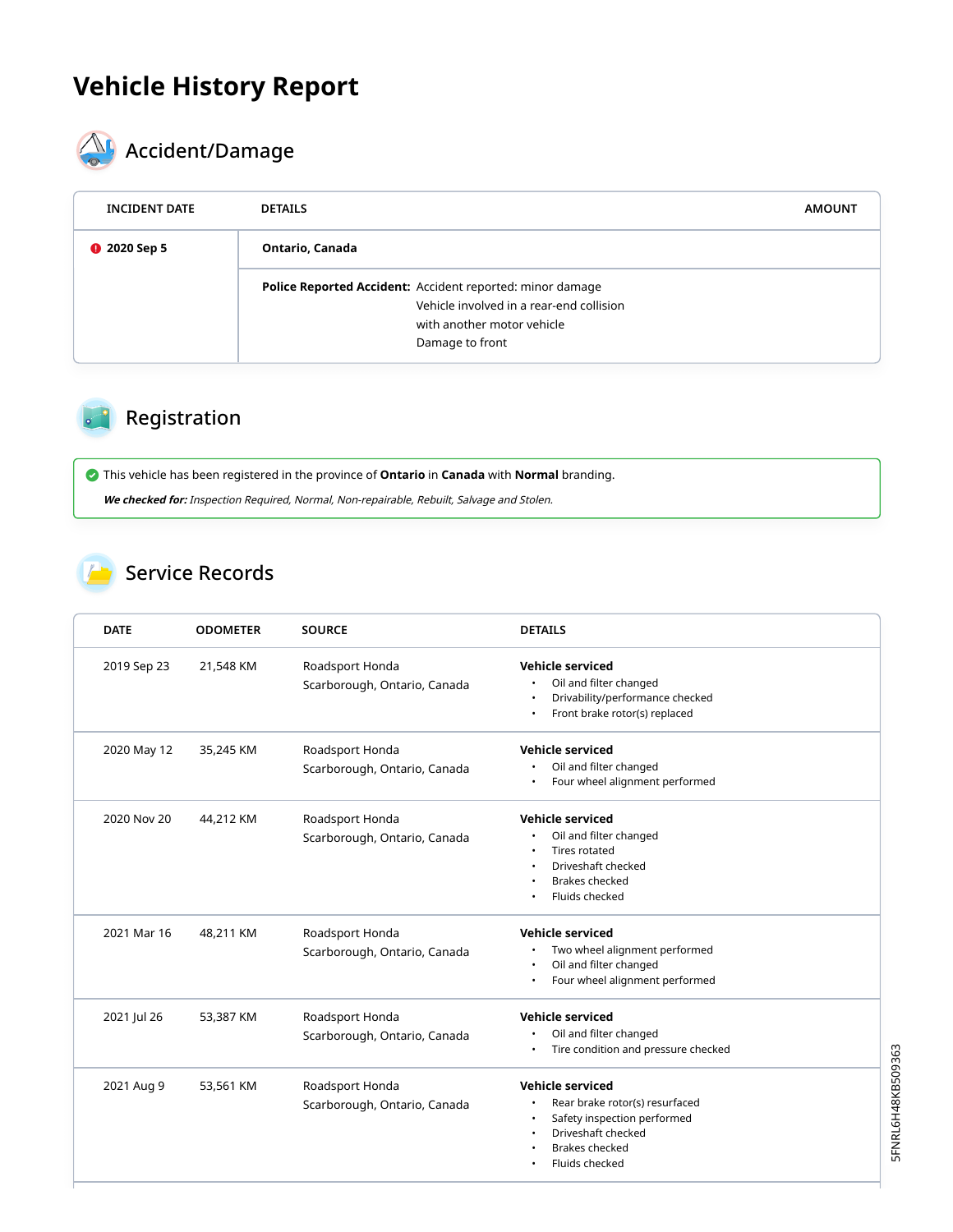| <b>DATE</b> | <b>ODOMETER</b> | <b>SOURCE</b>                                      | <b>DETAILS</b>                              |
|-------------|-----------------|----------------------------------------------------|---------------------------------------------|
| 2021 Aug 12 |                 | Roadsport Chrysler<br>Scarborough, Ontario, Canada | Vehicle serviced                            |
| 2021 Aug 30 |                 | Roadsport Honda<br>Scarborough, Ontario, Canada    | Vehicle serviced<br>Vehicle washed/detailed |

### Open Recalls

N

 No safety recall information available as of the date/time that this report was generated. For additional safety recall information and nonsafety related recall campaigns, please contact HONDA or visit **[Honda's website.](http://www.honda.ca/recalls)**

#### Stolen Vehicle Check

This vehicle is not actively declared stolen.

#### Detailed History

| <b>DATE</b> | <b>ODOMETER</b> | <b>SOURCE</b>                                   | <b>RECORD TYPE</b> | <b>DETAILS</b>                                                                                                                     |
|-------------|-----------------|-------------------------------------------------|--------------------|------------------------------------------------------------------------------------------------------------------------------------|
| 2019 Feb 25 |                 | Motor Vehicle Dept.<br>Ontario, Canada          | Canadian Renewal   | First Owner Reported                                                                                                               |
| 2019 Feb 25 |                 | Motor Vehicle Dept.<br>Ontario, Canada          | Canadian Renewal   | Registration Issued or Renewed                                                                                                     |
| 2019 Sep 23 | 21,548 KM       | Roadsport Honda<br>Scarborough, Ontario, Canada | Service Record     | Vehicle serviced                                                                                                                   |
| 2019 Oct 3  |                 | Motor Vehicle Dept.<br>Ontario, Canada          | Canadian Renewal   | Registration Issued or Renewed                                                                                                     |
| 2019 Oct 3  |                 | Motor Vehicle Dept.<br>Ontario, Canada          | Previous use       | Personal                                                                                                                           |
| 2020 May 12 | 35,245 KM       | Roadsport Honda<br>Scarborough, Ontario, Canada | Service Record     | Vehicle serviced                                                                                                                   |
| 2020 Sep 5  |                 | Police Reported Accident<br>Ontario, Canada     | Police Report      | Accident Reported:<br>minor damage<br>Vehicle involved in a rear-end<br>collision<br>with another motor vehicle<br>Damage to front |
| 2020 Nov 20 | 44,212 KM       | Roadsport Honda<br>Scarborough, Ontario, Canada | Service Record     | Vehicle serviced                                                                                                                   |
| 2021 Mar 16 | 48,211 KM       | Roadsport Honda<br>Scarborough, Ontario, Canada | Service Record     | Vehicle serviced                                                                                                                   |